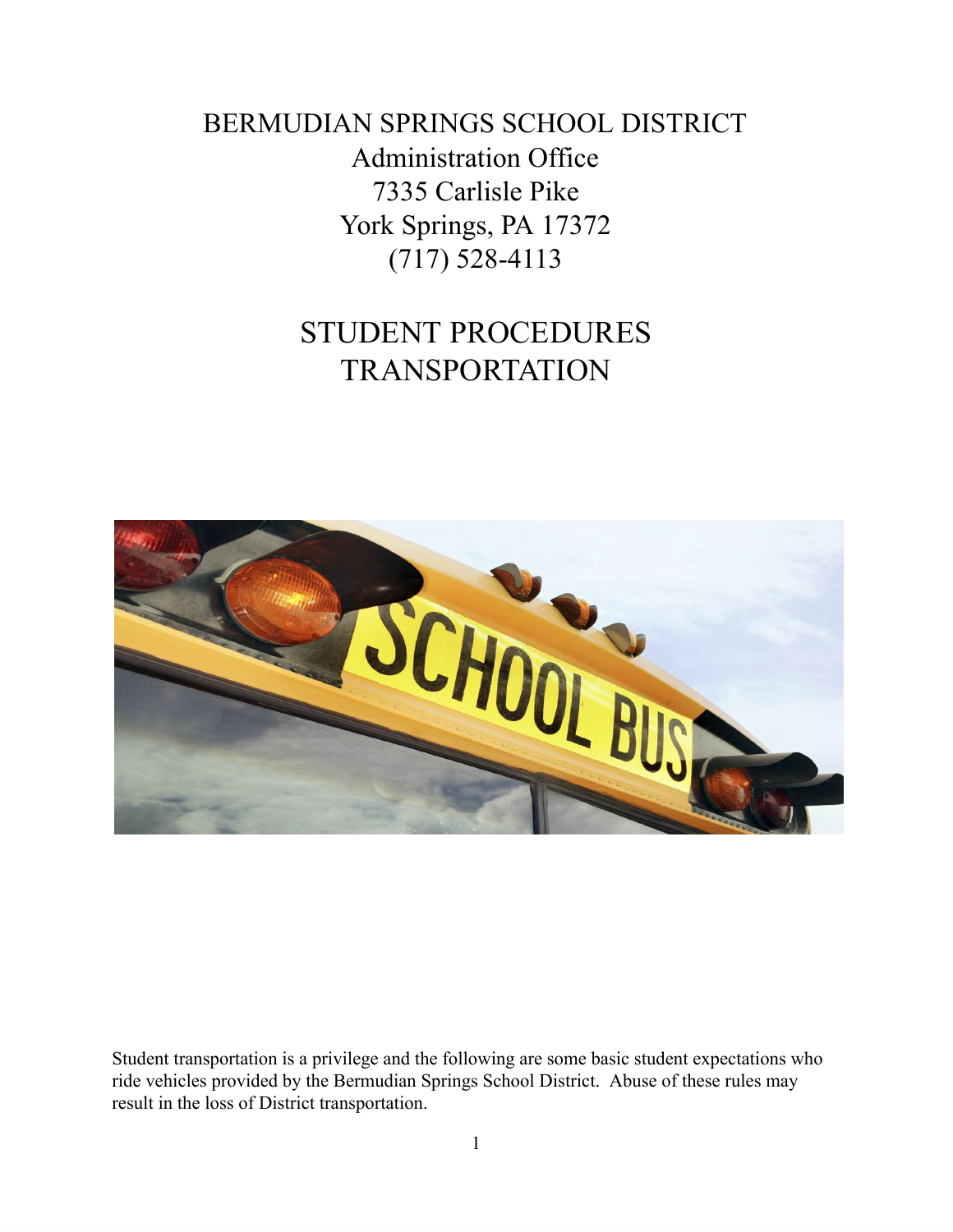# **General and Student Information**

This section explains who is eligible for district transportation; administrative line of command; and outlines the Bermudian Springs School District transportation system.

## **Eligibility**

Transportation will be provided to all Bermudian Springs students, kindergarten through grade twelve, as outlined below. Transportation will also be provided for district students enrolled in an approved non-public school who are eligible for transportation based on the same criteria as public school students. Students not eligible for transportation will not be provided bus transportation unless special education or medical reasons warrant.

## **Transportation Personnel Line of Command**

The Assistant to the Superintendent for Student Services, who reports directly to the Superintendent, is responsible for district provided transportation with the exception of athletics in which our district athletic director is responsible.

All contractors are directly responsible to the Assistant to the Superintendent.

All drivers are responsible to the Assistant to the Superintendent for all matters required by the Bermudian Springs School District and responsible to their respective contractor for the various conditions of employment.

Each building principal is responsible for bus discipline issues of their students and will follow the approved busing discipline procedure. All transportation inquiries shall start with the Assistant to the Superintendent..

# **Route Preparation**

The Assistant to the Superintendent is responsible for preparing the routes during the summer months. Bus stop assignments cannot be customized to meet every individual need and still be part of an efficient and economical transportation system.

The following considerations are made in preparing each route:

The district is required by the state to create bus stops within one and one half miles (1 ½) for all district students. This stop is measured from their residence. Driveways and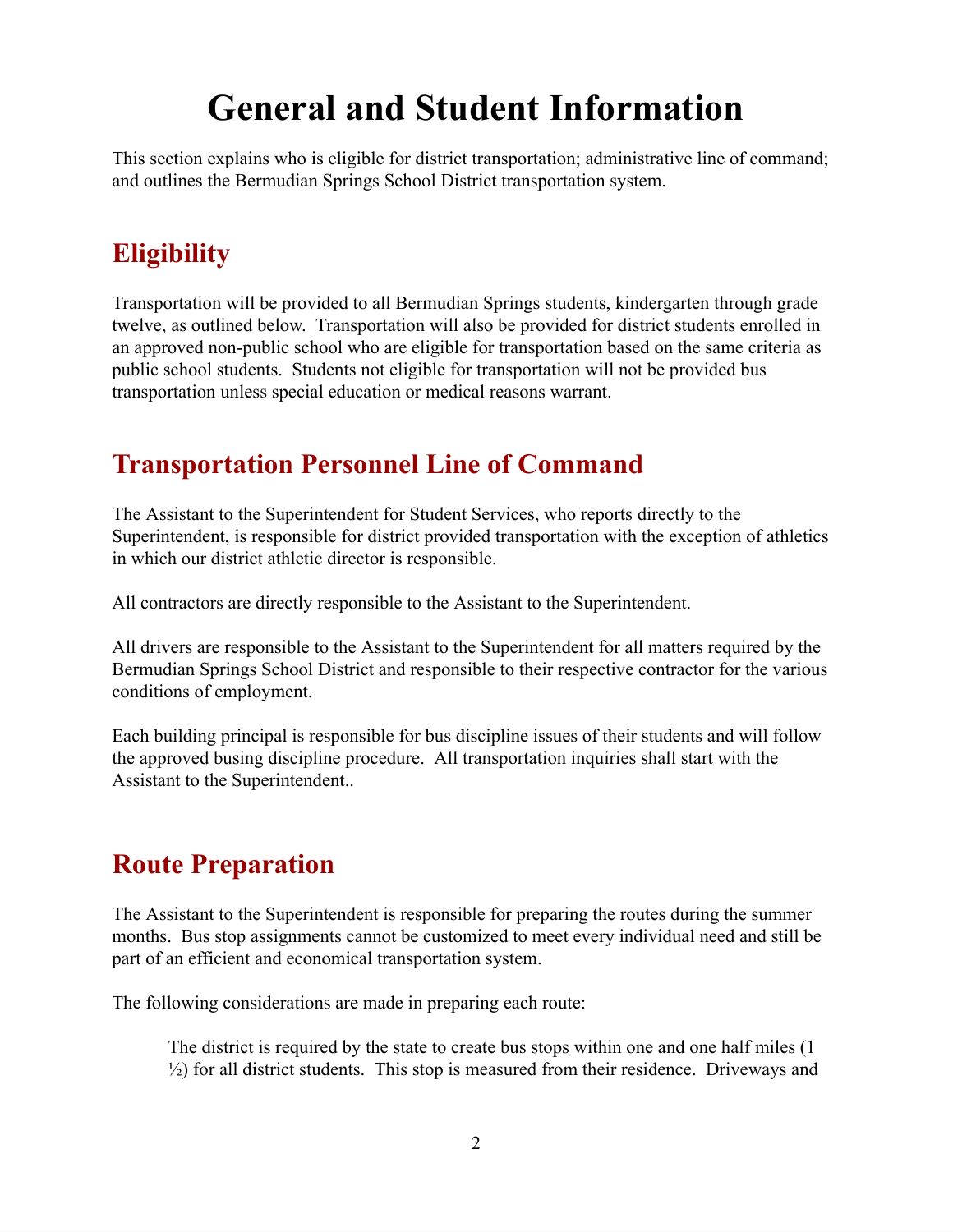privately owned roads are not calculated in that mileage. The district will strive to keep those stops to be no more than one-half a mile (.5) when possible.

All stops must maintain the PA Department of Transportation's rule that a bus must have 300-150 feet for amber light activation.

Bus stops will be kept to a minimum, consolidation wherever possible, while keeping safety factors of the stop location, road and volume of traffic in mind.

Efficiency will be maintained by keeping the number of miles to a minimum. Bus loads will be maintained to the highest capacity whenever possible.

The district cannot consider factors that are associated with individual family or parental situations. *Such concerns are expected to be resolved by the family or parent/guardian, not the school district.* Examples are:

Parent/Guardian not being able to see the child walking to the bus stop and/or waiting at a bus stop.

All route changes must be approved by the Assistant to the Superintendent. No driver shall be permitted to change a route without authorization. Drivers are permitted route deviations for emergencies such as accidents, road closures, hazardous conditions, etc.

#### **School Bus Turnarounds**

In any situation where a school bus must turn around on private property, it is the responsibility of the property owner to maintain the turnaround. The school bus contractor will determine what is needed for an adequate turnaround. Any time a turnaround becomes inadequate, the students will be asked to walk to the closest safe bus stop.

#### **Bus Stops**

Students shall be at the bus stop five minutes prior to the bus arrival. Students are required to get on at the stop assigned to them by the district.

Students waiting at the bus stop shall wait a safe distance from the road.

Students shall remain at assigned *stops paying special attention to the rights of property owners. Parents/Guardians are responsible for students at the bus stop.*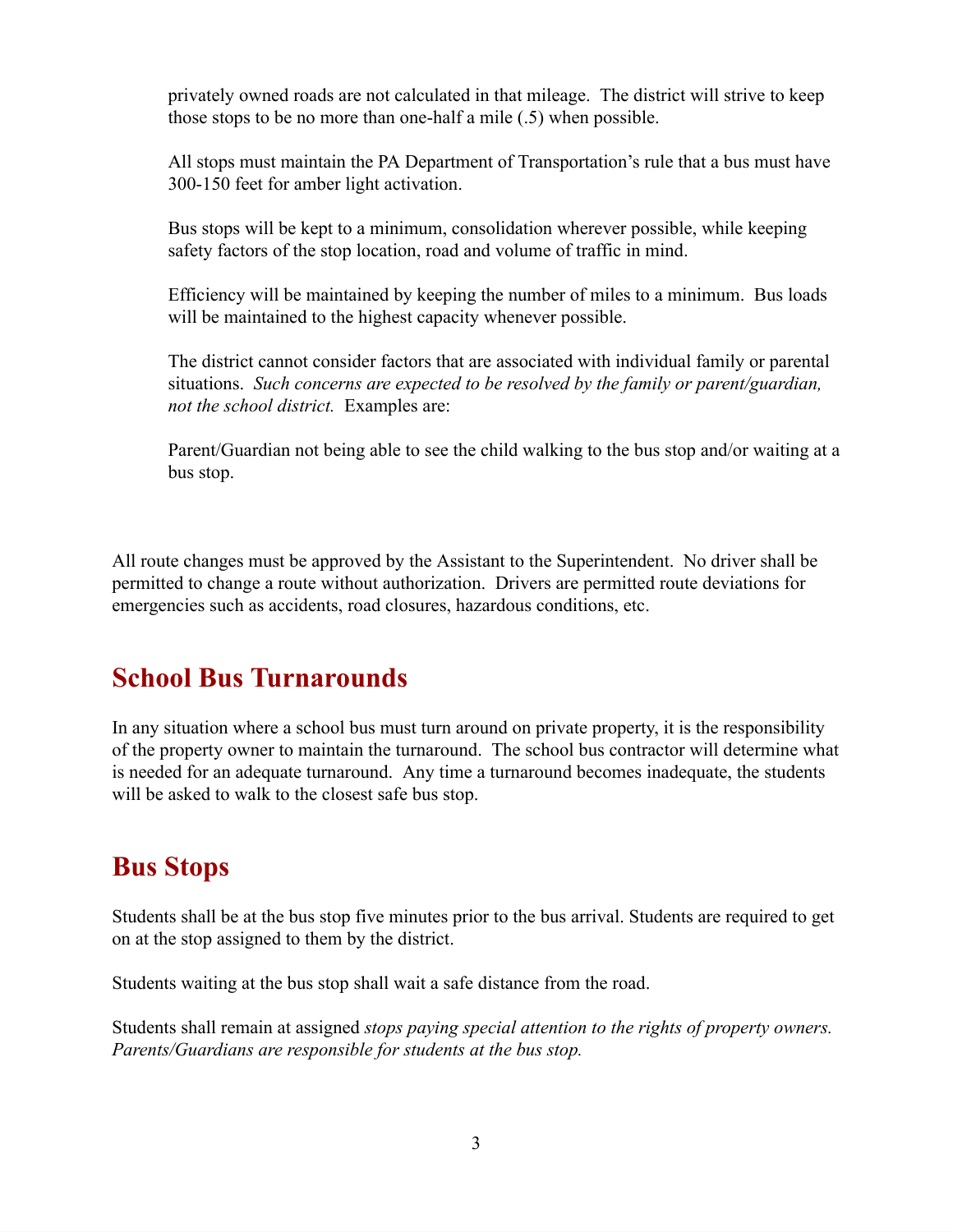As the bus stops and the red lights activate, the students shall board the bus only when given the proper signal by the driver.

When leaving the bus, the student shall go directly to the side of the road where they live or have to walk, keeping a safe distance (12 feet) from the bus.

Students loading and unloading at their school shall go directly to their building or bus.

It is the responsibility of the parent/guardian to transport any student who misses their bus.

There is a limit of three (3) bus stop changes per year.

## **Kindergarten - 2nd Grade Bus Stops**

We require that when a Kindergarten student exits the bus that a parent/guardian or other authorized individual is present to meet the child. We also recommend that the parent/guardian arrive at least 5 minutes prior to the pickup time. If a parent/guardian or authorized individual is not present upon the student exiting the bus, the student will be returned to the school. The parent/guardian will then be notified to pick the child up at school.

It is recommended that when a grade 1 or grade 2 student exits the bus that a parent/guardian or authorized individual is present to meet the child.

# **Policy for Walking to Bus Stops**

Students may be required to walk up to one and one half (1.5) mile, according to Pennsylvania Department of Education, to get to a bus stop. The decision requiring a student to walk will be determined by the following criteria:

Age of the student Availability of a safe turnaround Hazards of the road (hill, curves, etc.) PA vehicle laws, posted roads and bridges Efficiency of the bus route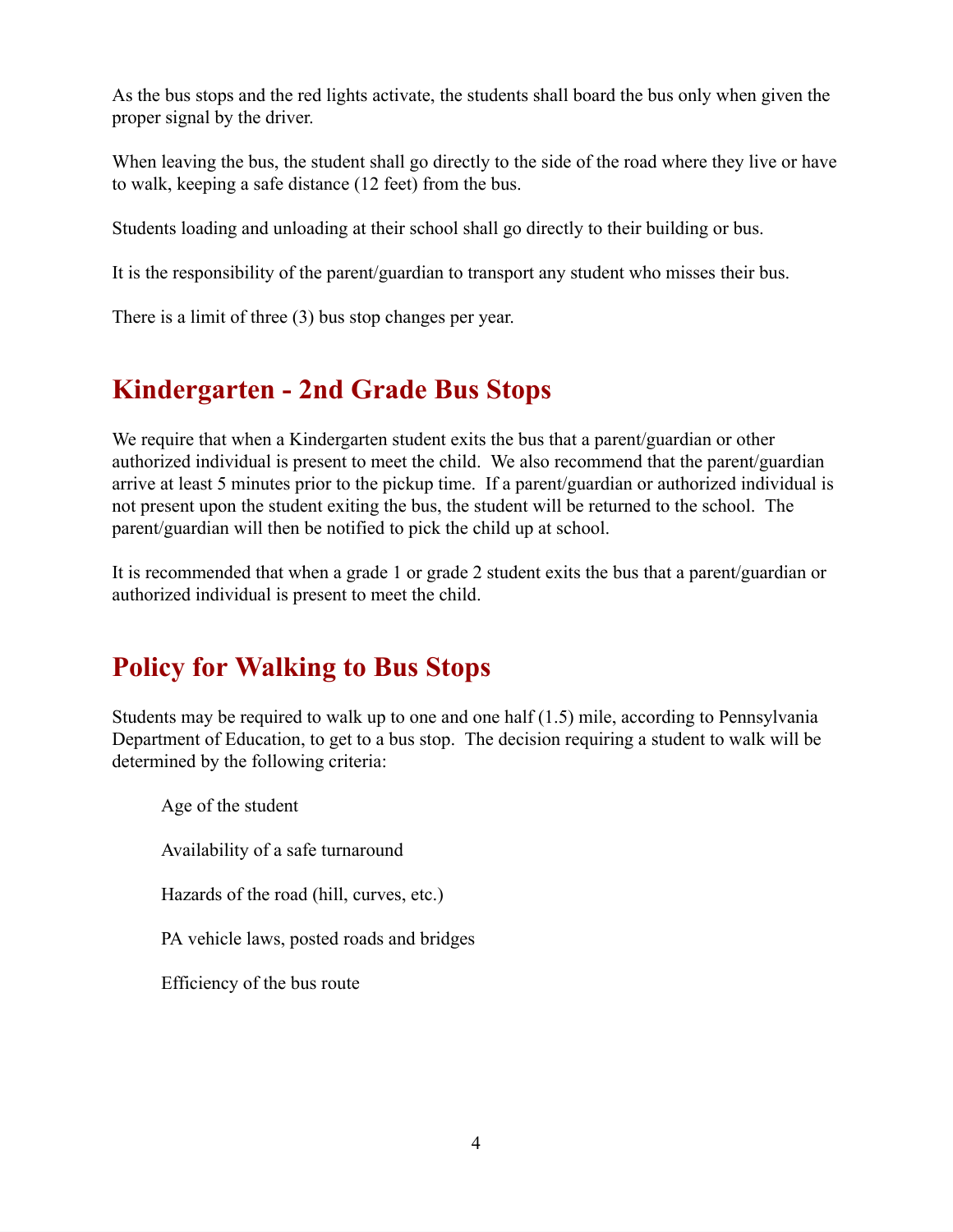## **Bus Stop Changes**

The District will allow for a total of three (3) bus stop changes per school year. The request for a school bus stop change must be in writing and approved at the building level. Please allow 24 hours for approval. The Assistant to the Superintendent and building secretaries have the ability to inform the bus driver of additions and deletions to their roster. The driver is responsible for keeping an accurate up-to-date route sheet and bus roster in the bus at all times.

Please note: Students will not be dropped off or picked up at a stop that does not already exist. New stops will not be created to accommodate a change in drop off or pick up.

As a school district we do not honor requests for: birthday parties, sleepovers, Cub Scouts, Brownies, students going home with friends, or other requests deemed for entertainment purposes.

#### **Child Care and Stop Consistency**

Parental requests to pick up or deliver students at child care providers will only be approved if the request does not alter the original bus route and will not increase the bus load to over capacity. The District will accommodate different transportation arrangements for AM and PM with a limit of two (2) different locations - the AM stop must be consistent each day and the PM stop must be consistent each day (paperwork must be on file in the office of the Assistant to the Superintendent). All requests must be approved. The only exceptions that will be made is if a custody order is presented. Custody orders that do not follow district procedures will be followed to the best of our ability.

#### **Behavior Expectations**

Because improper behavior jeopardizes the safety of all passengers the following regulations will be strictly enforced:

Students must be on time, plan to be at the bus stop 5 minutes before the bus arrives. Waiting for one tardy student upsets the schedule for the entire busload and all remaining stops. Drivers are not to wait for students who are consistently late at their stop.

Students must board and leave the bus at their regular stop location, unless written permission from the principal, in the form of a bus pass, has been received by the bus driver. Students that board at a stop not assigned to them, without written permission from administration will referred to the building office. Bus passes protect our students and drivers.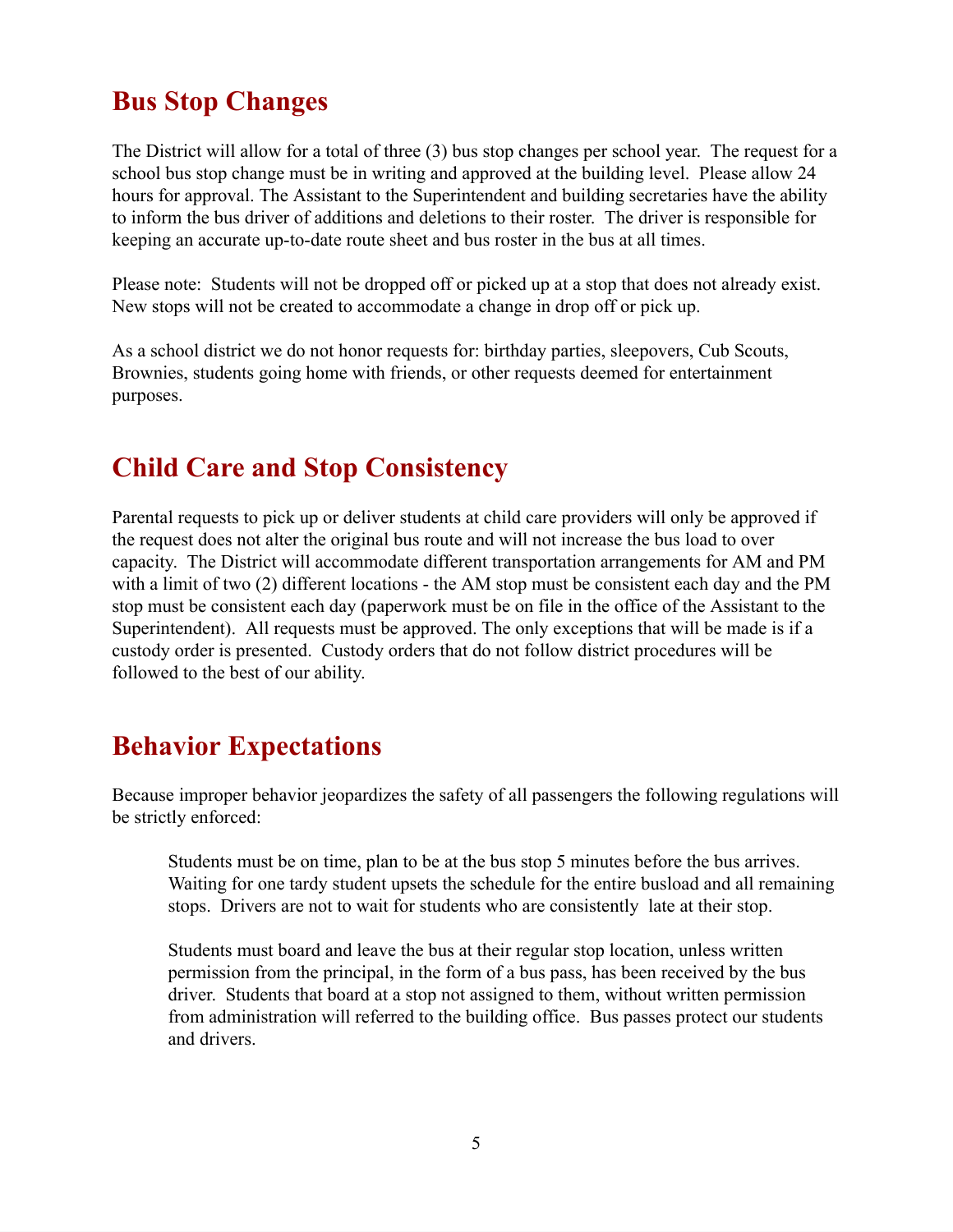The driver has the right to assign seats. Students may be required to sit three (3) to a seat. Students shall remain seated at all times while the bus is in motion. The isles should remain clear.

Students shall keep their hands, head and arms inside the bus at all times. Windows shall remain closed unless the driver gives permission to lower them.

There shall be no littering from the vehicle or in the vehicle. The bus is to be as clean at the end of the run as the beginning of the run.

## **Discipline and Consequences**

All rules and regulations concerning student behavior should be well known and clearly understood by the administration, teachers, parents, bus drivers and students.

Students transported by the Bermudian Springs School District are under the authority of and responsible to the driver of the vehicle. All students must abide by the Student Code of Conduct. If a student is suspended/expelled from the bus, it is the responsibility of the parent/guardian to transport him/her to/from school. Once a driver has received notification of suspension/expulsion of a student they shall not transport the student. Students who are suspended from the bus are not permitted to enter any vehicle controlled by the Bermudian Springs School District during the suspension.

Students having issues in any area of transportation should report these problems in the following order. Please allow five (5) days for the issue to be resolved at each of the steps.

- **1** Bus Driver – Student should make the driver aware of the issue.
- **2** School Principal / Assistant Principal – All concerns require a written statement
- **3** Assistant to the Superintendent – All concerns require a written statement.
- **4 th** If one feels the issue has not been resolved at any of the prior steps, please submit a written letter of concern to the Superintendent of the Bermudian Springs School District.

All consequences for misconduct on any vehicle controlled by Bermudian Springs School District are included in the Student Code of Conduct Handbook.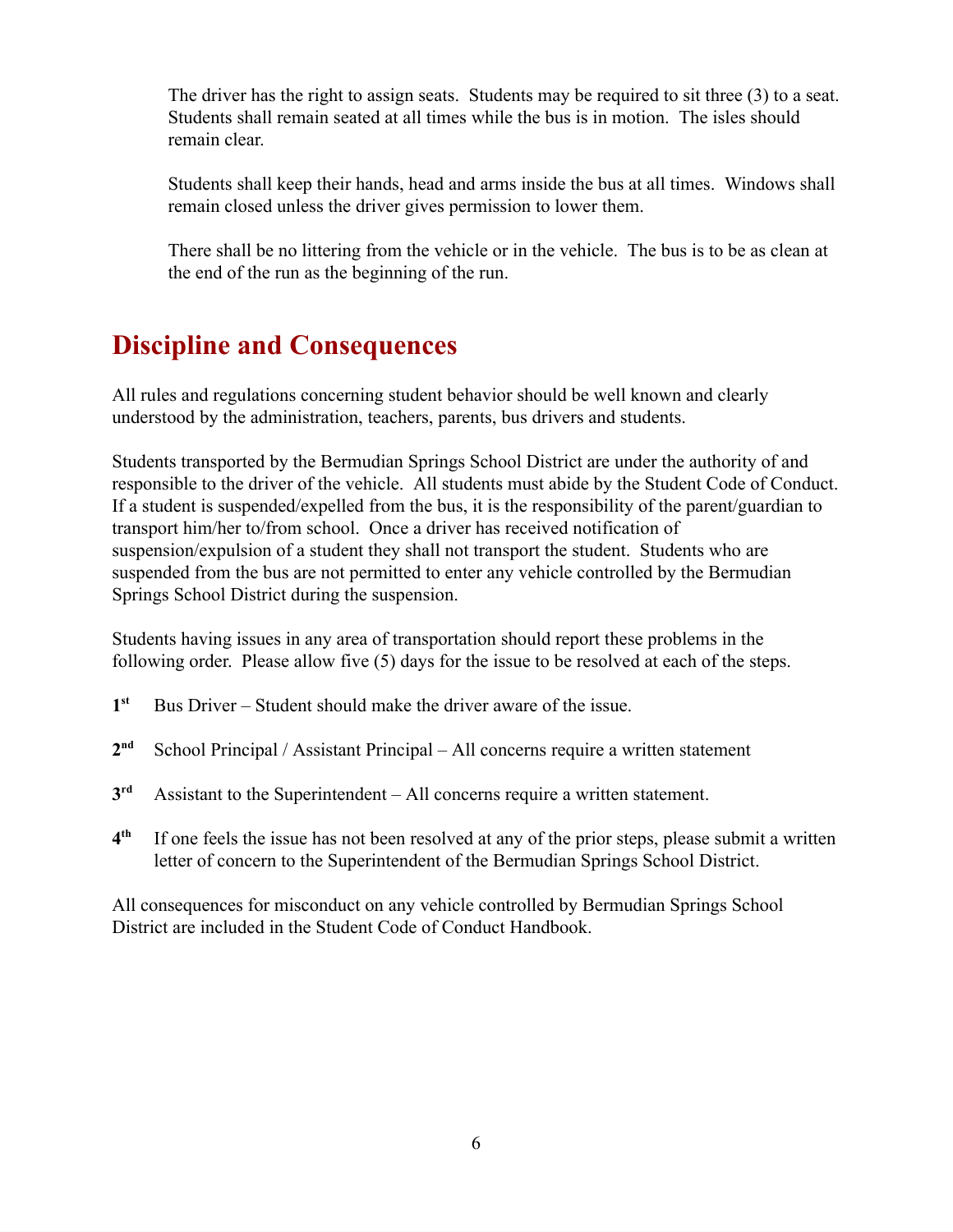#### **Extra-Curricular Transportation**

The Bermudian Springs School District will provide transportation to extra-curricular events via school bus or district owned vehicle. When the District provides transportation, only school personnel and chaperones approved by the Principal and/or Athletic Director will be allowed to travel on the bus. Any trips involving students must be approved through the building and by central administration.

#### **New Student Transportation**

All new students requesting transportation must get approval from the building where the child is enrolled. Please allow up to 24 hours for approval. The building secretary responsible for transportation changes will inform the bus driver of new students being added to the roster. The driver is responsible for keeping an accurate up-to-date route sheet and bus roster in the bus at all times.

#### **Non-Public Transportation**

Under Act 372 of 1973, the district is required to provide service to resident students who are lawfully enrolled in any private non-profit school within ten miles of the school district's **boundaries** 

All requests must be made in writing and acknowledged by the Bermudian Springs School District before transportation will be provided. Letters should be received and acknowledged by the office of the Assistant to the Superintendent on or before July 31.

#### **Special Education Transportation**

Separate transportation will be provided to special education students only when requested by the Special Education Supervisor in accordance with the student's Individualized Educational Plan (I.E.P.). All requests must be approved by the Special Education Director in consult with the Assistant to the Superintendent before transportation will be established to start. Up to three (3) days may be required to make special transportation arrangements.

#### **School Closing, Delayed Start and Early Dismissal**

Parents are advised to listen to local radio, TV reports or access the Bermudian Springs website ([www.bermudian.org](http://www.bermudian.org/)) during inclement weather. Parents, Support Staff and Faculty will receive an automated message by phone through the Sapphire notification system. The delayed starting time will permit school district officials to better evaluate roads and weather conditions when the forecast is uncertain.